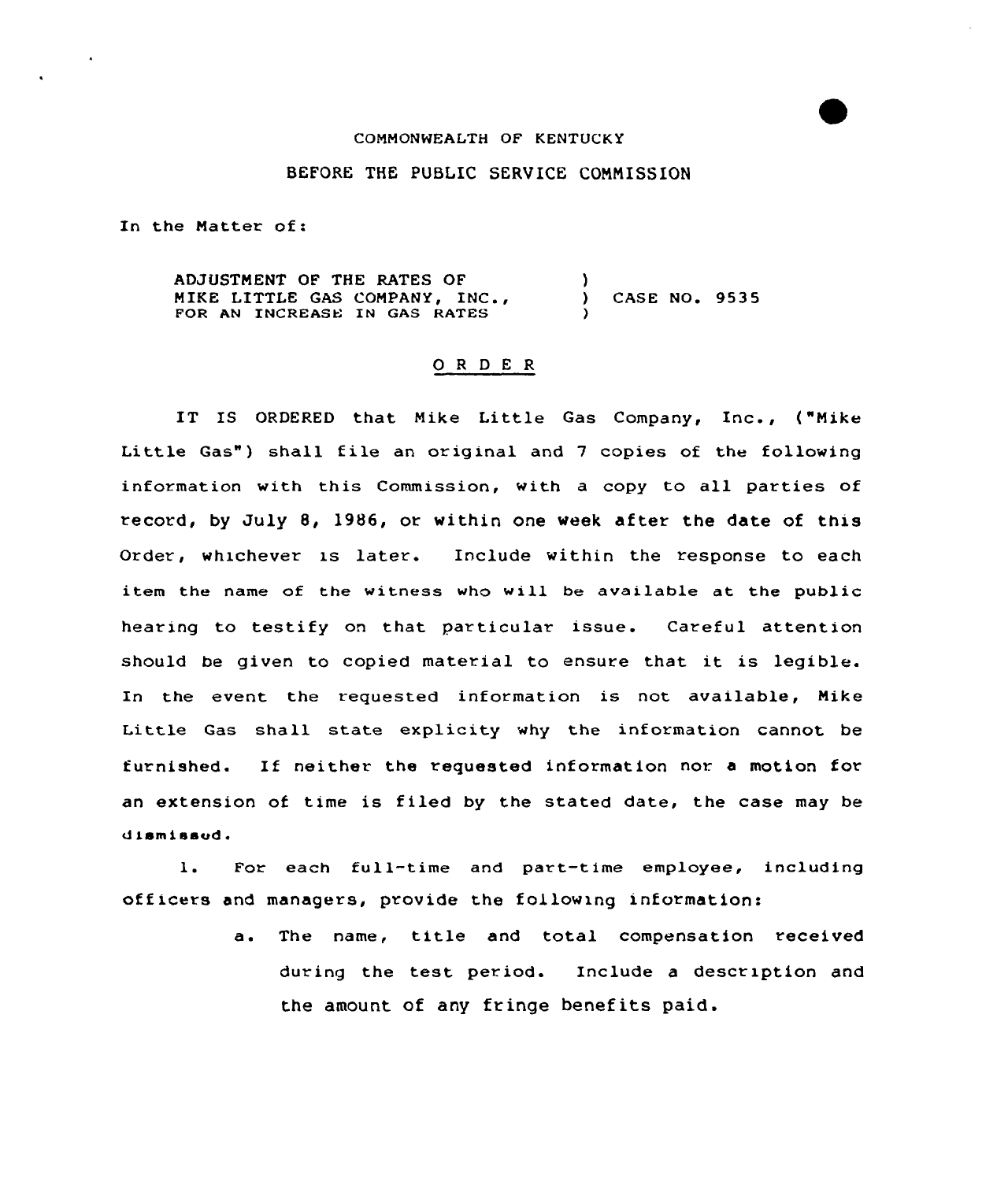- b. Total number of regular and overtime hours worked.
- c. <sup>A</sup> complete description of the duties and responsibilities.
- d. An analysis showing changes in the level of wages and other compensation from January 1, 1985, to the present. The analysis should include the date, the amount and the percentage of each change.
- e. For each hourly employee, indicate the number of regular and overtime hours pertaining to each wage scale in effect during the test year.
- f. Indicate to which account, and the amounts, each employee's wages and/or salary was changed to during the test year.
- g. Provide an analysis showing the amount of wages expensed and amounts capitalized.
- h. Provide a copy of each employee's 1985 W-2 statement.

2. With reference to the manager's annual salary of \$18,000, state how this amount was determined relative to salaries received for other companies owned or managed. State the additional duties and responsibilities applicable to Mike Little Gas that require greater compensation.

3. With reference to item 42a of the Commission's first request, for each of the following check numbers, indicate the purpose for which the payment was made, state whether the checks

$$
-2-
$$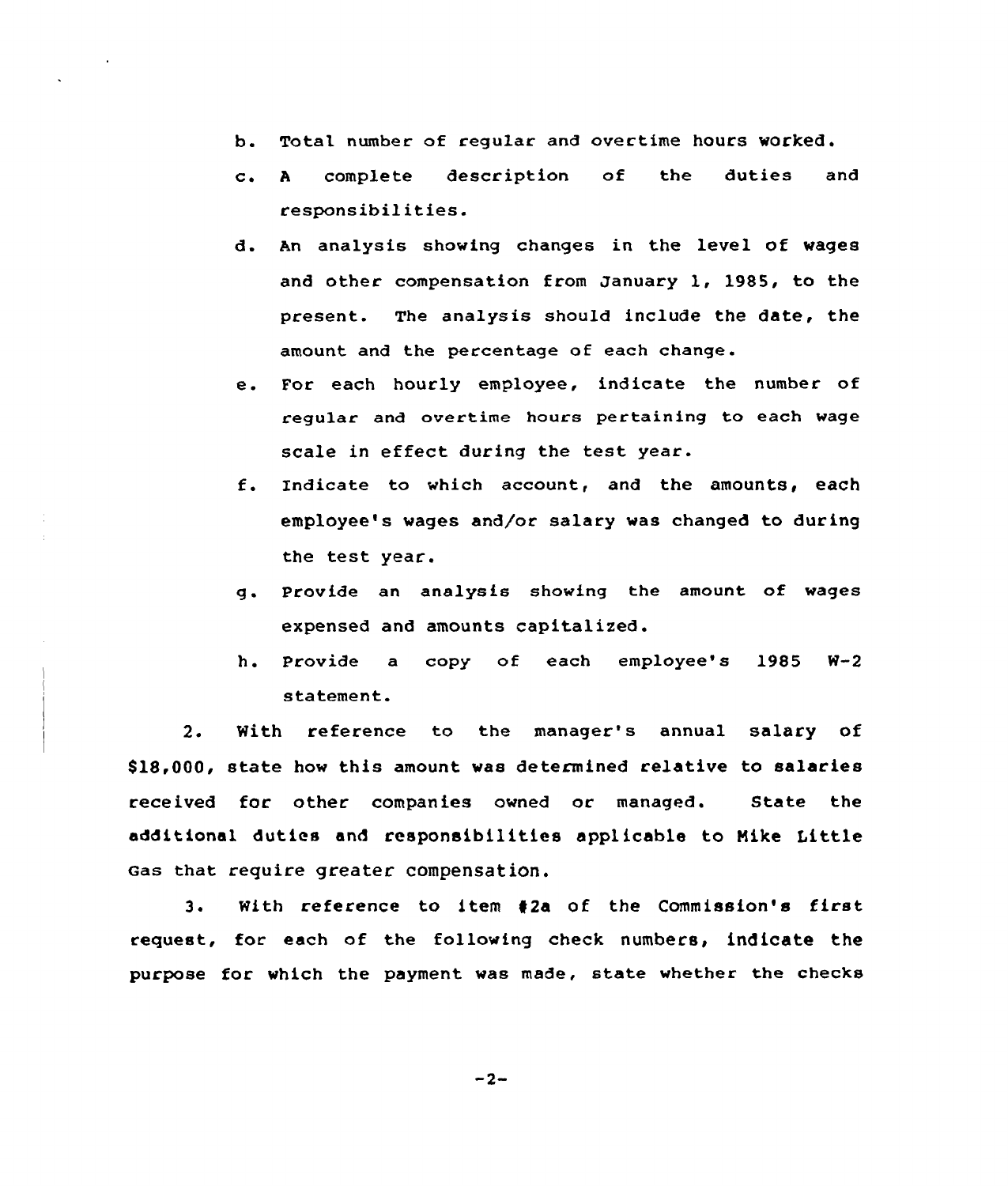vere uncashed as of the date of this request, and the date by which the checks are expected to be cashed: 46379, 46419, 46605,  $#6610, #6611, #6612, #6613, #6614, #6615 and #6616.$ 

4. With reference to item 2b of the Commission's first information request, provide the folloving information:

- a. State vhy Hike Little Gas paid for expenses and debts of Phelps Gas Company and Elzie Neeley Gas Company.
- b. State vhether interest is being charged for the use of these funds.
- c. Provide any evidence deemed appropriate as to why an interest income adjustment should not be made to reflect the income that could have been earned if these funds had been maintained in an interest-bearing account.

5. With reference to item #2c of the Commission's first request, state the purpose for which the engineering expenses of \$7,500 in 1983 and \$ 8,937 in 1984 were incurred.

6. With reference to the response to item #5b, the \$ 6,350.86 invoice from Hall Clark Insurance Agency contained therein, provide the following information:

- a. State the purpose for which the audit vas for .
- b. State the amount allocated to each company affected and explanation hov the allocated amount vas determined.

 $-3-$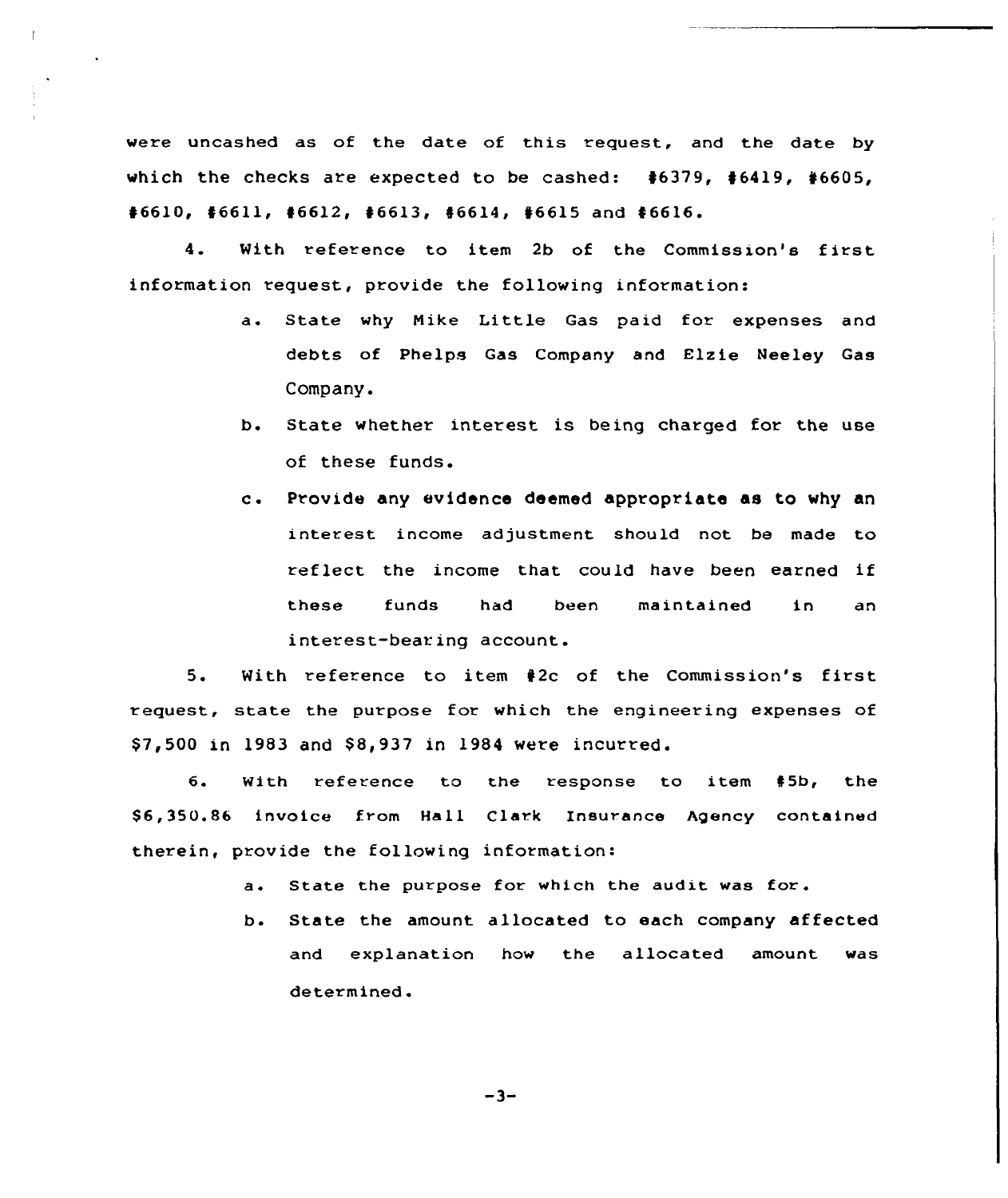c. State the date of the most recent audit of this type and the date which the next such audit is expected to be performed.

7. With reference to the response to item 45d of the Commission's first request, explain why the invoices/bills provided amount to substantially less than the reported transportation expense of \$5,066.

8. With reference to the \$9 885.65 in interest expense charged to Account No. 930.<sup>2</sup> (Niscellaneous General Expenses) during the test year, provide the following information:

- a. Explain why the amount was recorded in Account No. 930.2.
- b. Page <sup>7</sup> of the Annual Report does not indicate a debt to First Commonwealth Bank; explain why this debt was not disclosed.
- c. State the original amount of the loan, the date of the loan, the interest rate, the term of the note and any other relevant terms regarding repayment of the loan.

d. State the purpose for which the debt was incurred.

9. With reference ta item <sup>46</sup> of the Commission's first request, provide the following information:

> a. Provide the calculation showing the derivation of the \$750 monthly rent as determined by pro-rating space used by gas companies and customers' ratio of each.

> > $-4-$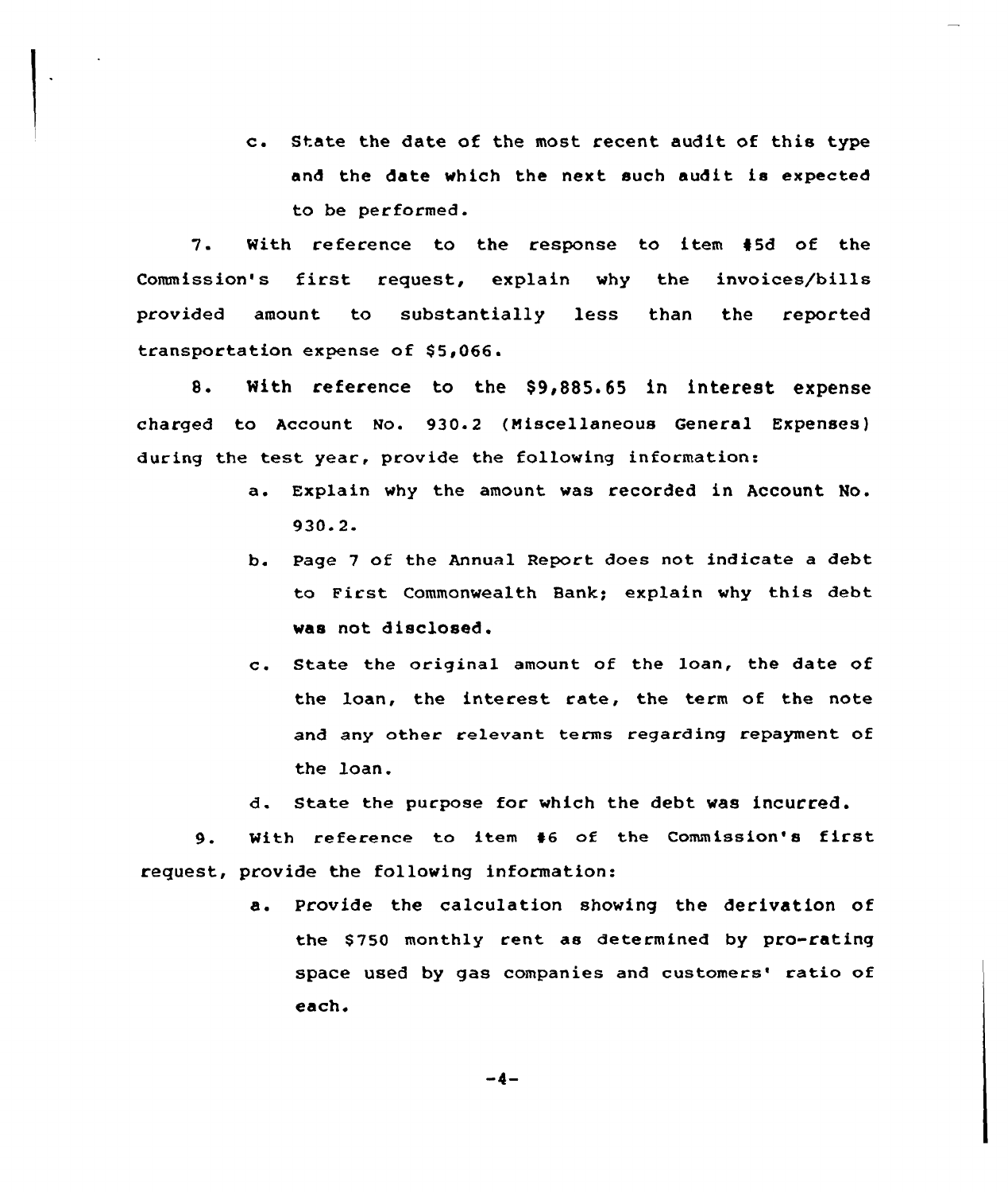- b. Explain why the number of customers served by a company is a sound basis for determining rent.
- c. State what costs (water, electricity, etc.) are included within the rent.
- d. Explain what additional assets or benefits are provided to Mike Little Gas which justify a highec rent charge than for smeller companies occupying the same office space.

10. With reference to the response to item <sup>47</sup> of the first request, pcovide the following information:

- a. State whether any of the stolen cash was recovered.
- b. State whethec insurance reimbursement was received on the theft. If so, state the amount; if not, explain why not.
- c. Inasmuch as Phelps has not proposed to eliminate this expense, provide any evidence deemed appropriate as to why a cash theft from office should be borne by the ratepayers.

ll. With reference to item <sup>48</sup> of the first Commission's request, explain the circumstances resulting in the \$25,000 investment in Elzie Neeley Gas Company. Include the date, form and reason for the investment. Also, provide an analysis showing all returns earned on the investment since the date of the investment.

12. With reference to the response to item 49a of the commission's first request, Exhibit 5, page 2, of the application

 $-5-$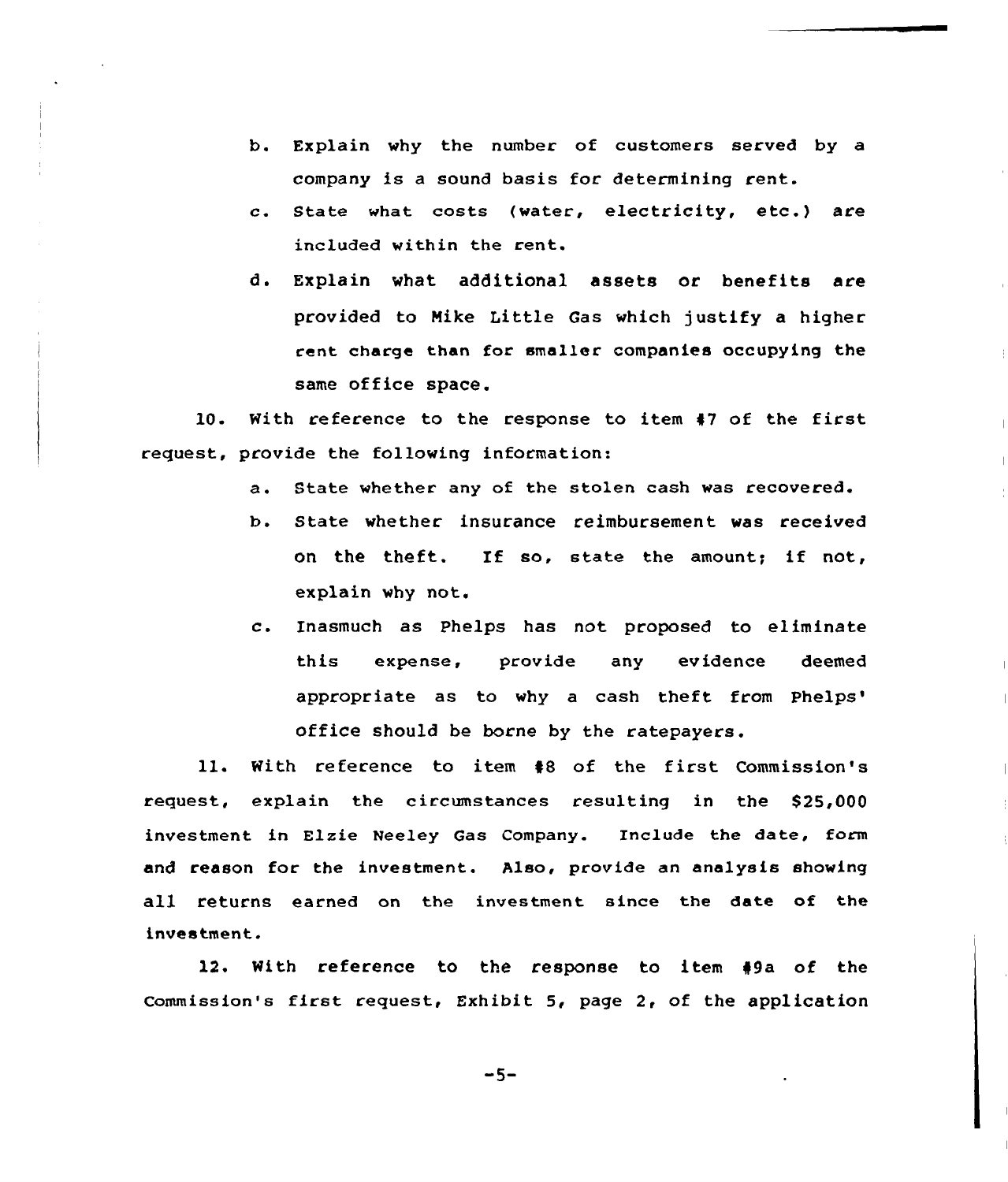and the 1985 Annual Report, page 7, provide the following information:

- a. Explain why the amounts of the notes listed in the response to item <sup>9</sup> of the first information request and the 1985 Annual Report are different from the amounts listed in Exhibit 5, page 6.
- b. Explain why the payees listed in the response to item 9 of the first information request and the 1985 Annual Report are different from the amounts listed in Exhibit 5, page 6.
- c. State which of the lists was correct as of November 31, 1985.
- d. State which of the lists was correct as of the time of the filing.
- e. If neither of the lists was correct as of the above dates, provide the correct listings.
- f. Provide the workpapers supporting adjustment <sup>6</sup> of the application, the 82,815 adjustment to interest expense.

13. Explain why bad debts expense was accounted for as an offset against sales rather than as <sup>a</sup> change to Account No. 904, Uncollectable Accounts.

 $-6-$